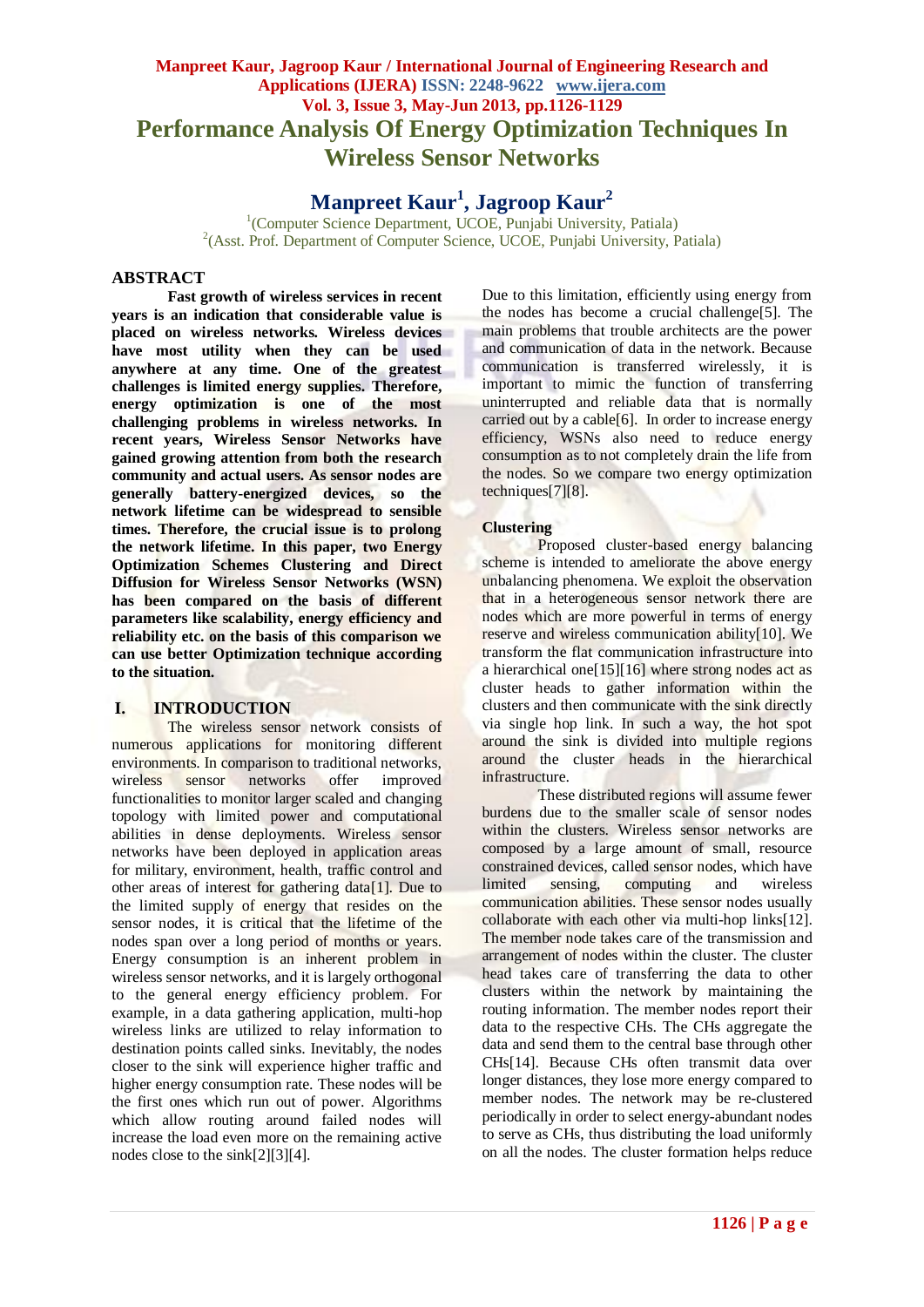#### **Manpreet Kaur, Jagroop Kaur / International Journal of Engineering Research and Applications (IJERA) ISSN: 2248-9622 www.ijera.com Vol. 3, Issue 3, May-Jun 2013, pp.1126-1129**

energy consumption, communication latency, traffic load and routing overhead.

The multi-hop organization presents many advantages, from the increase of the network capacity, ability to perform data fusion and more efficient energy utilization[16]. However, under many scenarios, multi-hop sensor networks are utilizing energy in an unbalanced manner. To illustrate this phenomenon, let us consider a simple, unidirectional example. We assume that all nodes communicate only with their neighbors and all the nodes are sending their observations back to the sink. We assume the nodes to be equidistant, and thus the dissipated energy being roughly the same for each node [11] [13]. Normally, if all nodes have the same initial energy upon deployment, the node closer to the sink will drain earlier since it has heavier forwarding burden. Moreover, the further nodes which may still have plentiful energy supplies cannot find the routes to the sink. The energy unbalancing problem will aggravate with the increase of the network depth.

#### **Direct Diffusion**

Directed diffusion consists of several elements: interests, data messages, gradients, and reinforcements. An interest message is a query or an interrogation which specifies what a user wants. Each interest contains a description of a sensing task that is supported by a sensor network for acquiring data. Typically, data in sensor networks is the collected or processed information of a physical phenomenon. Such data can be an event which is a short description of the sensed phenomenon. In directed diffusion, data is named using attributevalue pairs. A sensing task (or a subtask thereof) is disseminated throughout the sensor network as an interest for named data[18]. This dissemination sets up gradients within the network designed to draw events. Specifically, a gradient is direction state created in each node that receives an interest. The gradient direction is set toward the neighboring node from which the interest is received. Events start flowing towards the originators of interests along multiple gradient paths. The sensor network reinforces one, or a small number of these paths.

These elements of diffusion with specific reference to a particular kind of sensor network one that supports a location tracking task. We elaborate on these design choices while describing the design of our sensor network. Our initial evaluation focuses only a subset of these design choices[19]. Diffusion These Optimization techniques can be compared on the involves two phases of operation.

-In the first phase, a sink node requests and Efficiency, Concurrency, Reliability, Latency etc. First of broadcasts exploratory interest messages that are gradients and reinforcements to interrogate the nodes on specifically what the user needs specify

constraints of the data that the sink expects, is named using attribute-value pairs.

-When interest messages are broadcasted to the network from the sink node, each node receiving the interest can do caching for later use. The interests in the caches are used to compare the received data with the values in the interests.

-The interest contains gradients that are setup to direct the interest to the events that match the attributes.

-Paths are established between the sink and the source using the gradients and interest. Sources with data matching these constraints send exploratory data messages back along the gradients with the exploratory interests received

-In the second phase, the sink, upon receiving interest messages send renforcement interest messages to specific neighbours who delivered useful data. These neighbours reinforce the paths established that provided useful data and this process continues.

#### **Duplicate Suppression**

The simplest data aggregation function is duplicate suppression. Duplicate suppression is restraining repeated notifications of the same event from nodes in the nearby groups. In this events sent from source one and two contain the same data that is sent to another node. Based on time synchronization, where events are time stamped with the frequency precision, duplicates are easier to recognize and prevents redundant notification of nearby nodes to be recognized[20].

In Duplicate Suppression In-network data processing is used as routing technique. The basic idea behind in-network processing is to reduce the amount of data to be transmitted and equal amount energy usage of entire network. In-network data processing is required because transmitting data requires more energy than processing data[21]. In-network data processing[22] helps lengthen the network lifetime and minimize the amount of data that needs to be transmitted. It consolidates the information acquired by different sensors at specific nodes within the network versus each individual node transmitting data to the sink. Other benefits of in-network processing include equal energy usage, suppression of duplicate messages and prevention of bottleneck at the gateway.

#### **II. PERFORMANCE ANALYSIS**

basis of different parameters like Scalability, Energy

routed towards nodes in the region throughout the compare to Direct Diffusion and Duplicate Suppression. In sensor network. Exploratory interest messages are Direct Diffusion and Duplicate Suppression we can scale messages that contain the interests, data messages, the number of nodes up to limited extent. . So in case of in scalability Clustering[10][13] is more scalable as

scaling Clustering is better as shown in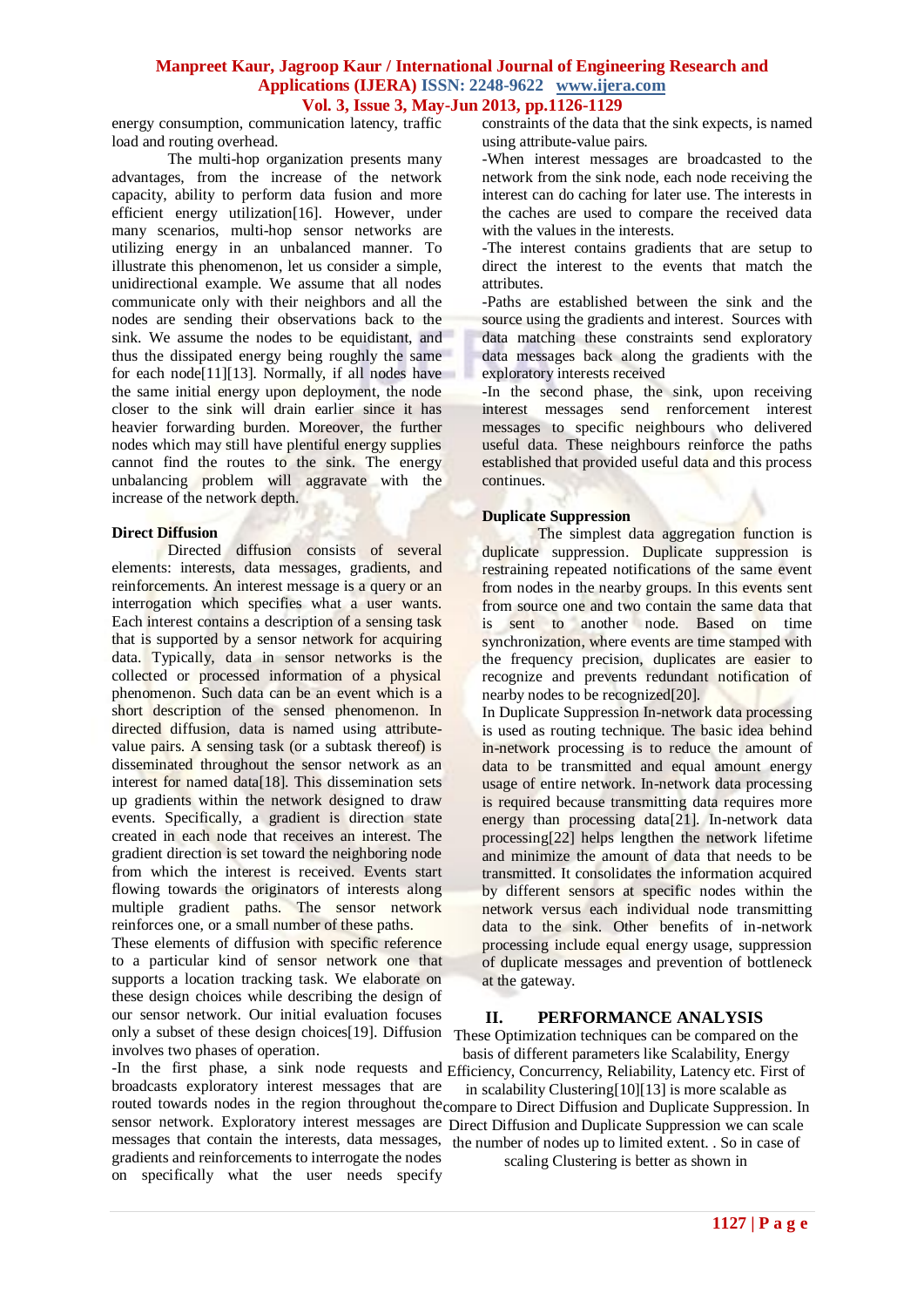# **Manpreet Kaur, Jagroop Kaur / International Journal of Engineering Research and Applications (IJERA) ISSN: 2248-9622 www.ijera.com Vol. 3, Issue 3, May-Jun 2013, pp.1126-1129**

m m  $\sim$ 



Figure: The impact of network density on the optimal performance of two paradigms of network Where  $n=2$ ,  $N=1000$ 

Secondly in case of Flexibility Direct diffusion can be extended to support heterogeneous nodes while in Clustering technique[17] support heterogeneous nodes when cluster head has more energy and computational capability. While in Duplicate Suppression, it applies on the homogenous nodes. So in case of flexibility all techniques are equally good enough.



Figure: Performance comparison of two paradigms of network where  $n=4$ ,  $N=1000$ 

| <b>Technique</b> | <b>Clustering</b>                                                                         | <b>Direct</b><br><b>Diffusion</b>                                | <b>Duplicate</b><br><b>Suppression</b> |
|------------------|-------------------------------------------------------------------------------------------|------------------------------------------------------------------|----------------------------------------|
| Scalability      | Highly<br>Scalable                                                                        | Limited                                                          | Limited                                |
| Concurrency      | Moderate                                                                                  | Good                                                             |                                        |
| Flexibility      | for<br>Good<br>heterogeneous<br>when<br>nodes<br>cluster<br>head<br>has<br>more<br>energy | be<br>Can<br>extended<br>to<br>support<br>heterogeneous<br>nodes | Apply<br>to<br>homogenous<br>nodes     |
| Energy           | Very Good                                                                                 | Very Good                                                        | Good                                   |

| Efficiency  |                                        |                |          |
|-------------|----------------------------------------|----------------|----------|
| Reliability | Moderate<br>case of highly<br>scalable | in $\Box$ Good | Moderate |
|             |                                        |                |          |

In case of Energy Efficiency both Direct Diffusion and Duplicate suppression Clustering techniques are very good while Duplicate suppression is good for data redundancy. In Directed Diffusion<sup>[18]</sup>, the energy of the network decreases rapidly and goes down approximately to zero in 2 minutes .This is because the effective of transmitting and receiving data in the network and the sensor will find the shortest path, and then later it is set the appropriate gradient for the path which enables the node to transmit and receive the appropriate packet or data. The rapid uses of the gradient path also contribute to decrease of energy. This is due to the node only transmitting and receiving data packet with gradient path which is the main basic operation for this routing protocol. This also to make sure that the transmitting and receiving duplicate data or packet can be eliminated. Deploying the small size of network to the directed diffusion protocol dramatically reduce the total system energy usage. Thus, will prolong the life of network it self directed diffusion has the potential for significant energy efficiency. Even with relatively non optimized path selection, it outperforms an idealized traditional data dissemination scheme like omniscient multicast. Second, diffusion mechanisms are stable under the range of network dynamics considered in this paper. Finally, for directed diffusion to achieve its full potential, however, careful attention has to be paid to the design of sensor radio MAC layers. Even then clustering has better energy efficiency.

While in case of reliability Direct Diffusion is good while in case of Duplicate Suppression and Clustering reliability is moderate. Clustering is moderate only in case of highly scalable nodes.

# **III. CONCLUSION**

In this paper, I have thoroughly researched and reviewed some of the popular optimization approaches for wireless sensor networks. The objective of this paper is to provide comparison of these different techniques and suggest a better technique in different situations. Based on our analysis of the existing techniques, we summarized and compared these techniques against different metrics like Scalability, Flexibility, Concurrency, energy efficiency etc and I find that Clustering is better in more cases as compare to Direct Diffusion and Duplicate Suppression.

## **REFERENCES**

[1] I.F. Akyildiz, W. Su, Y. Sankarasubramaniam and E. Cayirc" Wireless sensor networks:a survey"; COMNET Vol. 38(2002), pp. 393422